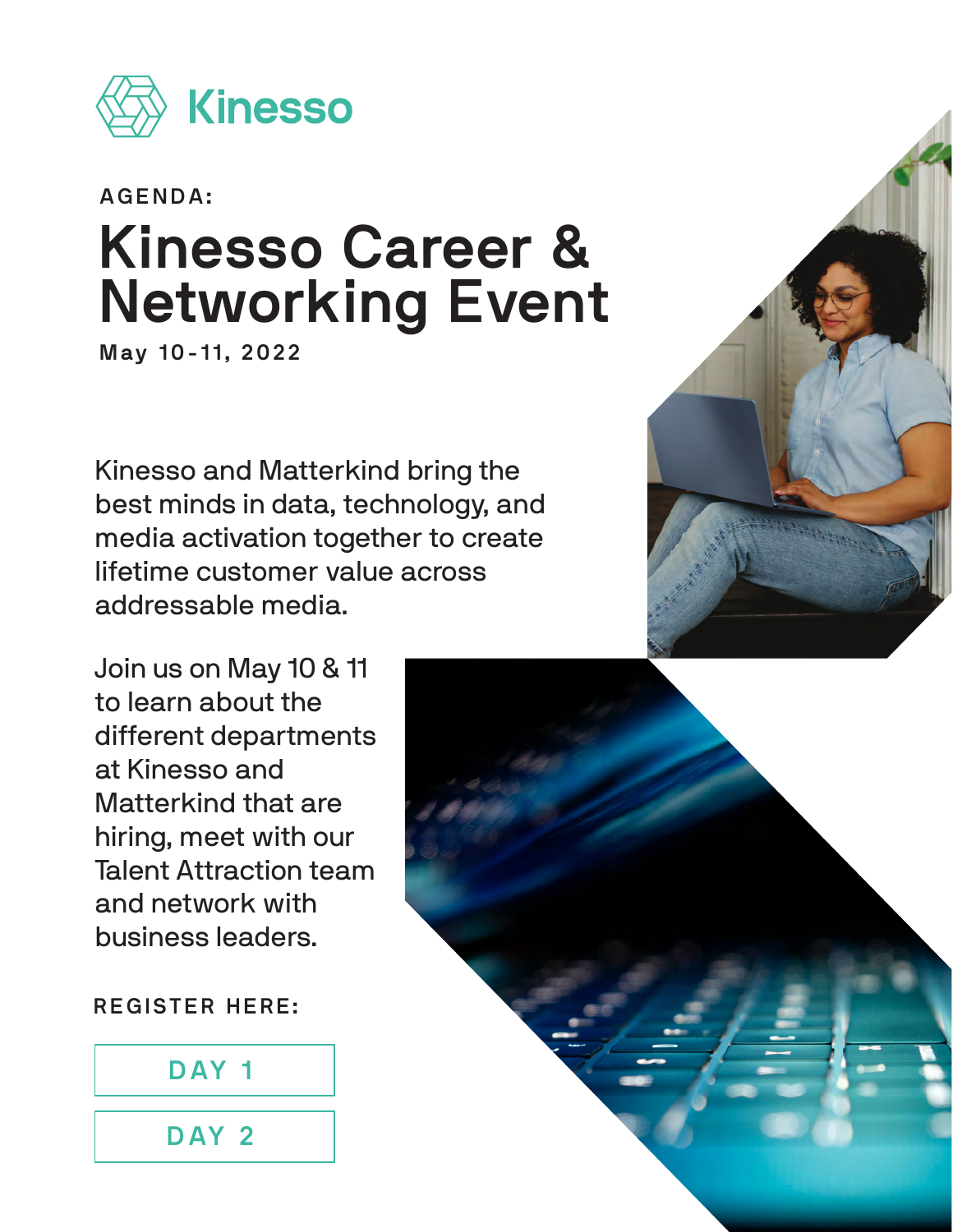

**AGENDA:**

## **Kinesso Career & Networking Event**

**Day 1, May 10, 2022**

- Chat with Kinesso & Matterkind Recruiters **1:00 - 5:00 EST**
	- Learn About Kinesso: How we bring Truth, Togetherness, and Trailblazing into our culture **SANDRA TARRANT SVP, TALENT ATTRACTION AND ALISSA ABRAMOVA SVP PEOPLE BUSINESS PARTNER 1:00PM EST**
	- Engineering:  What to know and how to get hired **STEVEN BURLEIGH-SHEARD DIRECTOR, TALENT ATTRACTION AND TREY CONNELL SVP, IDENTITY ENGINEERING 2:00PM EST**
	- Programmatic/ Addressable Activation:  Hear about Matterkind and who we hire **SANDEEP ISSAC DIRECTOR, TALENT ATTRACTION AND FARYN BROWN DIRECTOR, ADDRESSABLE ACTIVATION 3:00PM EST**
	- Global Marketplace:  What to know and how to get hired **JOEL RAMOS MANAGER, TALENT ATTRACTION AND ELI ZAMORA VP, MARKETPLACE STRATEGY & ACTIVATION 4:00PM EST**

**REGISTER HERE:**

**[DAY 1](https://app.brazenconnect.com/a/kinesso/e/wWr7K) [DAY 2](https://app.brazenconnect.com/events/ZDx5W)**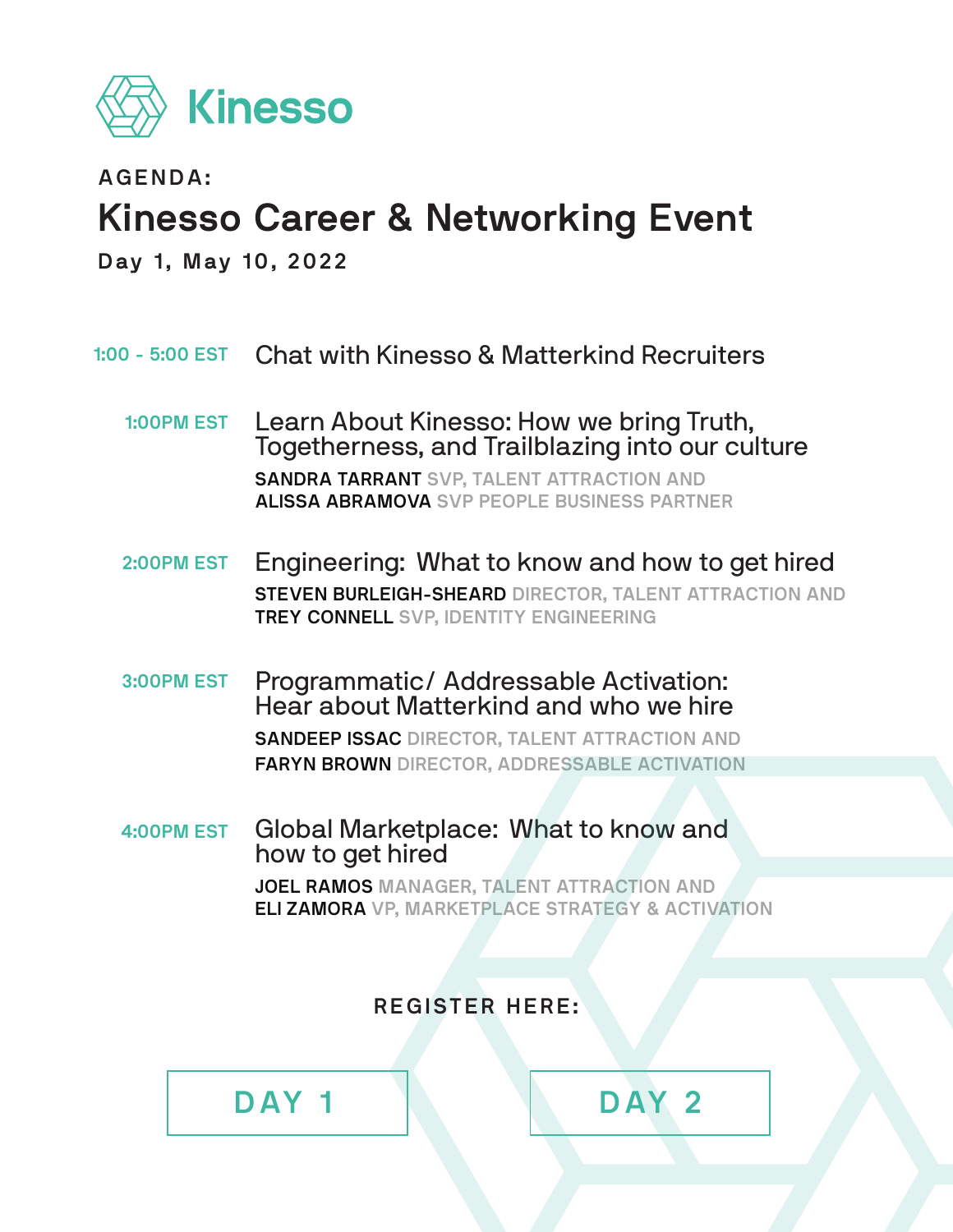

**AGENDA:**

### **Kinesso Career & Networking Event**

**Day 2, May 11, 2022**

Chat with Kinesso & Matterkind Recruiters **1:00 - 5:00 EST**

Learn About Kinesso:  How we bring DE&I into everything we do **FEMI OLU-LAFE SVP, GLOBAL CULTURE & INCLUSION AND WENDI DUNLAP SVP, OUTCOME BASED PLANNING 1:00PM EST**

Global Client Solutions & Services:  What to know and how to get hired **THANH LU ASSOCIATE DIRECTOR, TALENT ATTRACTION AND LIAM COPELAND EVP, GLOBAL CLIENT SOLUTIONS 2:00PM EST**

Data Practice:  What to know and how to get hired **THANH LU ASSOCIATE DIRECTOR, TALENT ATTRACTION AND FRED LAM VP PLATFORM PRACTICE, AUDIENCE & IDENTITY 3:00PM EST**

Internship and Leadership Development Programs:  Let's kick-start your career **SANDRA TARRANT SVP, TALENT ATTRACTION AND SHARON CHIEN ASSOCIATE DIRECTOR, PEOPLE BUSINESS PARTNER 4:00PM EST**

**REGISTER HERE:**